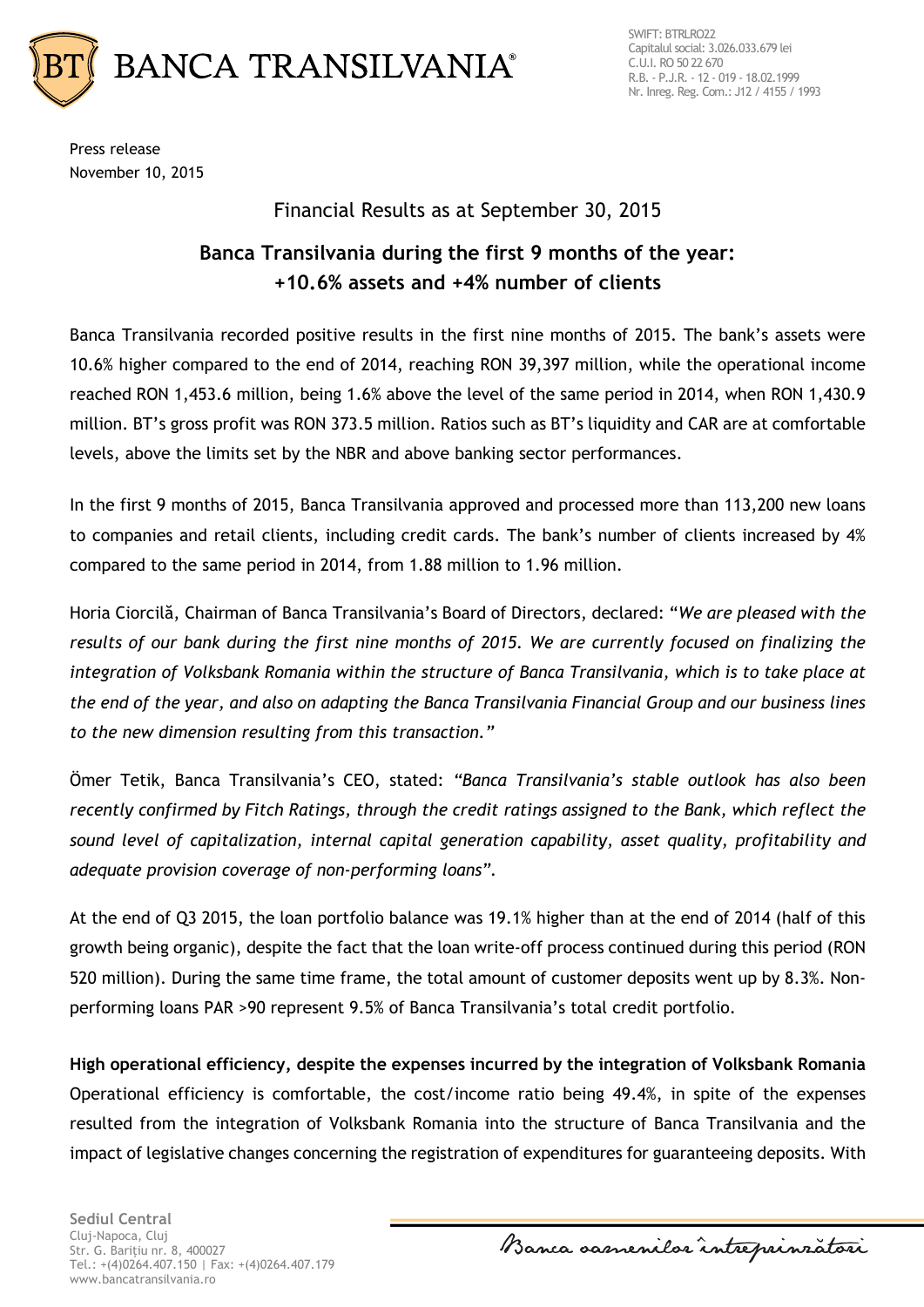regards to the impact on financial results of the Volksbank Romania integration, the estimates presented by BT during the bank's General Meetings of Shareholders from April and October 2015 were confirmed by the Q3 results. Banca Transilvania forecasts scale benefits for increased efficiency, with positive effects on its market share, as a result of purchasing VBRO. The two banks will merge on December 31, 2015.

### **Results of the current activity of the Bank, during the first nine months of the year:**

- BT's gross profit is RON 373.5 million, 0.6% lower compared to 30.09.2014. The result includes the impact of accounting changes and regulations applied from January 1, 2015, in accordance to which the contribution to the Bank Deposit Guarantee Fund was fully booked at the time of its payment and was not amortized throughout the year. Also, Volksbank acquisition and integration related expenses are impacting the 9 month results.
- The number of Banca Transilvania's active clients individuals and companies has increased by about 4% against the same period of 2014, from 1.88 to 1.96 million.
- The number of operations carried out through BT accounts grew by over 9% compared to the same period of 2014, while the growth pace for operating commissions was 11%.
- During the first nine months of 2015, the Bank processed over 113,200 new loans, for both retail and company clients, worth RON 6,078 million.
- BT continued to focus on the SME sector in the first nine months of the year, having granted over 15,000 new loans to such clients.
- Banca Transilvania closed the  $3<sup>rd</sup>$  quarter with a portfolio of 2.48 million cards, generating transactions levels 18.7% higher, relative to the similar period of 2014. The bank's market share in terms of card transaction volume is 17.9%. BT has a portfolio of over 258,000 credit cards, through the STAR loyalty program.
- BT cards generate 3 transactions / second.
- The net interest margin increased from 2.83 percentage points in the first half of the year to 2.93 percentage points, cumulative level as at 30 September 2015.

#### **Other financial information:**

- At September 30, 2015, BT registered net expenses with provisions for assets and lending commitments of RON 362 million.
- Coverage of non-performing loans with related provisions and mortgage guarantees is still comfortable and in line with the bank's risk appetite.

Banca samenilor intreprinratori

2